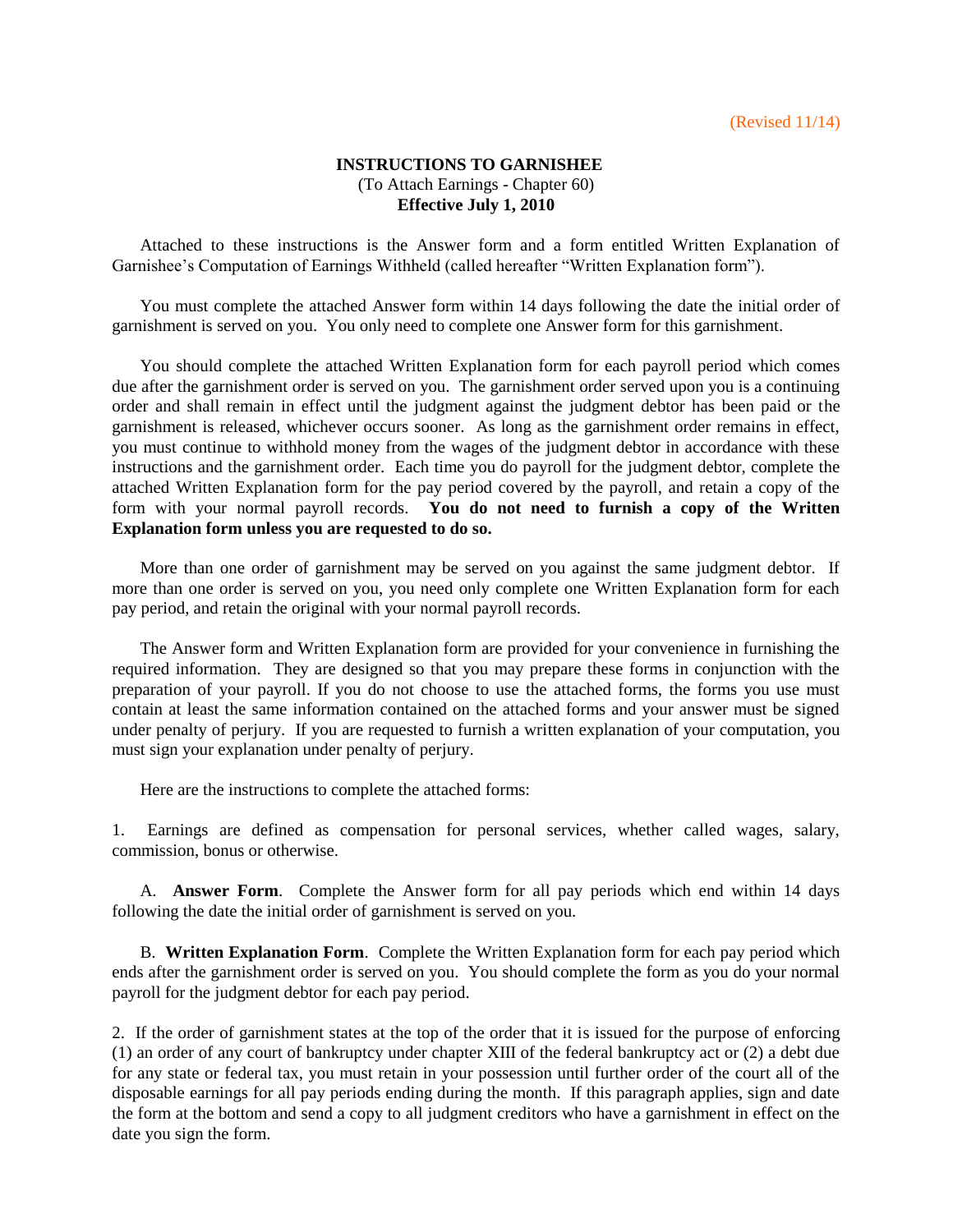3. If the order of garnishment states at the top of the order that it is issued for the purpose of enforcing an order of any court for child support or spousal support, you must retain in your possession until further order of the court 50% of the disposable earnings for all pay periods ending during the month, or such greater percentage as may be indicated in paragraph A in the table below in paragraph 7. If this paragraph applies, sign and date the form at the bottom and send a copy to all judgment creditors who have a garnishment in effect at the end of the month and to the judgment debtor.

4. If paragraphs 2 or 3 do not apply, continue to paragraph 5.

5. If you are withholding money from the judgment debtor's earnings under an income withholding order, complete paragraph 10 of the form.

6. If you are withholding money from the judgment debtor's earnings under any other lien which has priority over garnishments under the law, complete paragraph 11 of the form.

7. Compute the amount of earnings which may be withheld from the earnings of the judgment debtor (your employee) and complete paragraphs 12, 13 and 14 of the Answer form in accordance with the following table:

| <b>Employee paid weekly</b>                                    |                                                                     | <b>Employee paid every two weeks</b>                            |                                                                     |
|----------------------------------------------------------------|---------------------------------------------------------------------|-----------------------------------------------------------------|---------------------------------------------------------------------|
| <b>Disposable Earnings:</b>                                    | Withhold:                                                           | <b>Disposable Earnings:</b>                                     | Withhold:                                                           |
| Less than $217.51$<br>\$217.51 to 290.00<br>$$290.01$ and over | \$0.00<br>all over $$217.50$<br>25% of total<br>disposable earnings | Less than $435.01$<br>\$435.01 to 580.00<br>\$580.01 and over   | \$0.00<br>all over $$435.00$<br>25% of total<br>disposable earnings |
| Employee paid semimonthly (twice per month)                    |                                                                     | <b>Employee paid monthly</b>                                    |                                                                     |
| Disposable earnings:                                           | Withhold:                                                           | <b>Disposable earnings:</b>                                     | Withhold:                                                           |
| Less than $471.26$<br>\$471.26 to 628.33<br>\$628.34 and over  | \$0.00<br>all over \$471.25<br>25% of total<br>disposable earnings  | Less than $942.51$<br>\$942.51 to 1256.67<br>\$1256.68 and over | \$0.00<br>all over \$942.50<br>25% of total<br>disposable earnings  |

## **DISPOSABLE EARNINGS TABLE**

## **NOTE: The numbers used in this paragraph are illustrative only and must be adjusted to comply with K.S.A. 60-2310.**

A. SUPPORT ORDERS. If the person seeking the garnishment for court ordered support desires to garnish more than 50% of disposable earnings, that person may request in writing to the clerk of the court to check one of the below applicable percentages:

55% Employee also supports a spouse or dependent child not covered by this support order